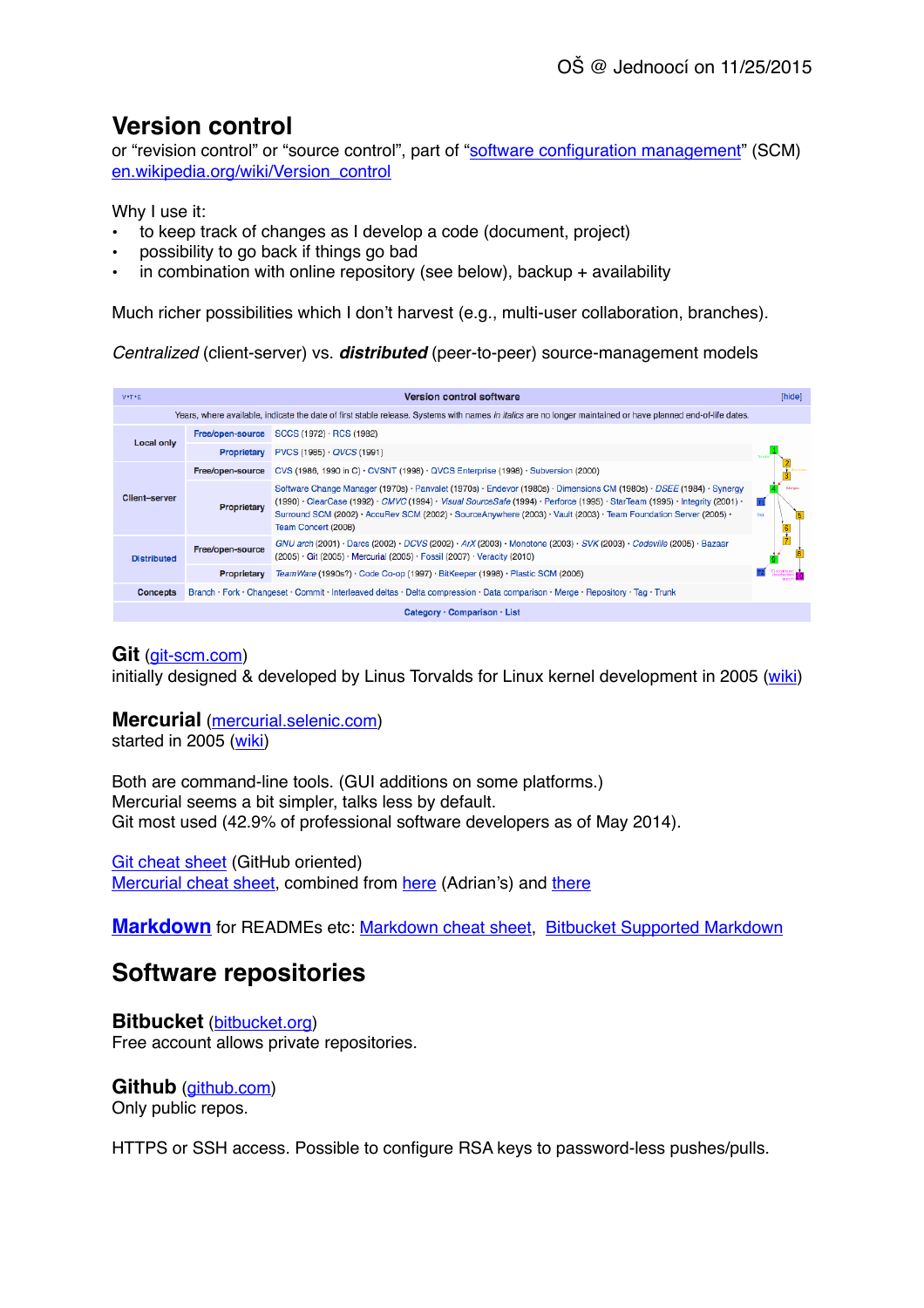## **Mercurial**

```
apt-get install mercurial
vi ~/.hgrc
[u_1]username = Ondrej Sramek <ondrej.sramek@gmail.com>
hg init (in a empty directory)
creates subdirectory .hg/
create some files
hg status
hg add file1 file2
hg forget file2
hg commit -m 'some descriptive message'
Keep adding files, making changes to files, committing changes…
hg diff
hg tip
hg summary
hg log \left( (default -r tip:0; last 5 commits: -1 5; see tree -G)
hg cp
hg mv
hg push ssh://hg@bitbucket.org/UncleDrO/jednooci
vi .hg/hgrc
[paths]
default = ssh://hg@bitbucket.org/UncleDrO/jednooci
hg incoming
hg outgoing
hg update 1
hg identify -n
hg update tip
Update to an older revision, make some changes, commit – which creates a new head. Now 
the two heads need to be merged into one while conflicts are resolved.
hg heads
hg resolve --list
hg resolve file1
```

```
hg merge
```

```
hg update --clean ... undo an uncommitted merge if things go bad
```
hg clone ssh://hg@bitbucket.org/UncleDrO/jednooci … get another working copy, e.g., on a different machine